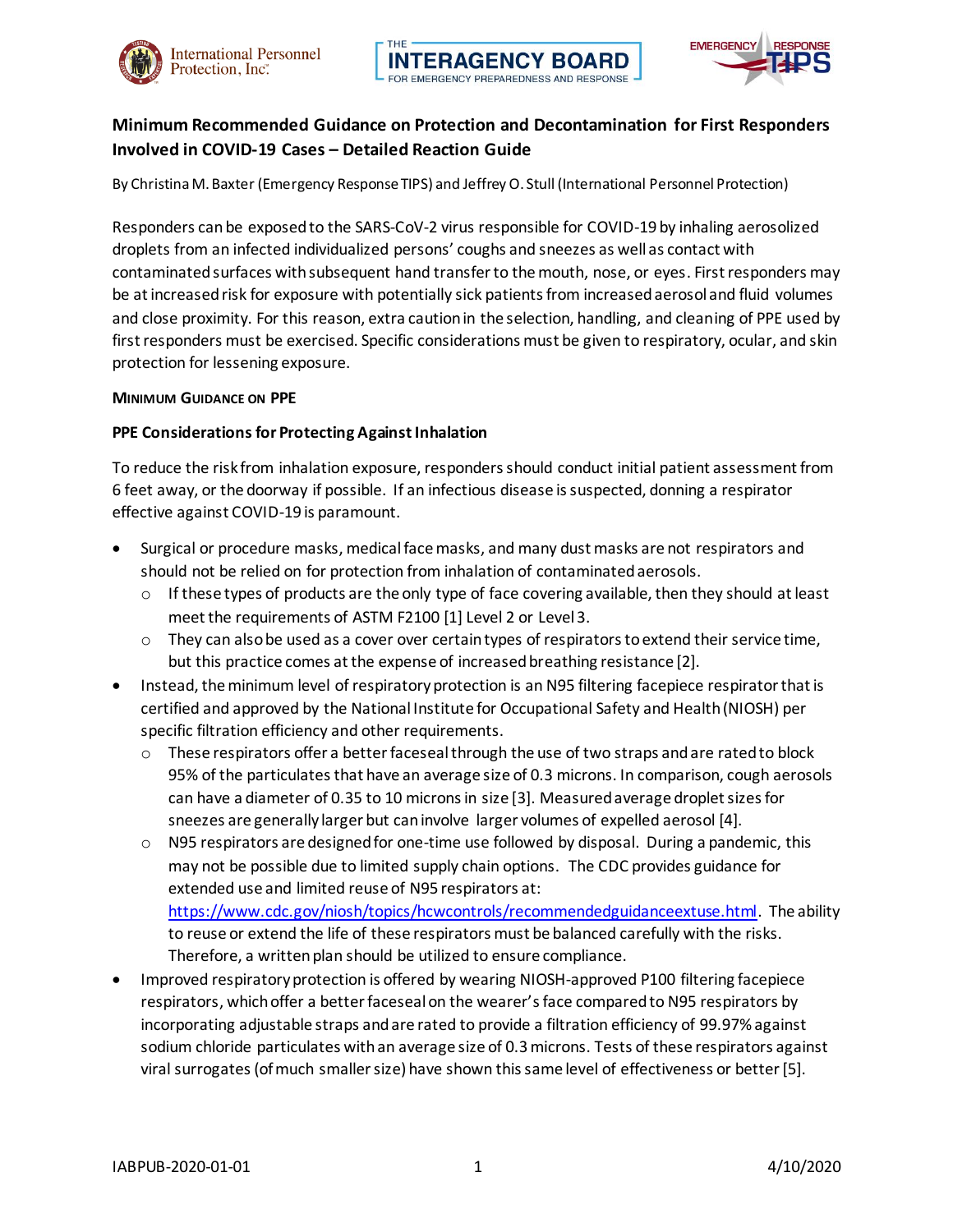

- Disposable respirators with European classifications are also available, namely those designated FFP2 (equivalent to N95) and FFP3 (roughly equivalent to P100).
	- $\circ$  NIOSH evaluations for representative models of these different facepieces using much smaller aerosol particles in the range of 30 to 60 nanometers (1/10 the size used in normal testing) showed percentages of penetrating particles as <4.28%, for N95, <2.22% for FFP2, <0.009% for P100, and <0.164% for FFP3 respirator models [6].
- P100 level protection can also be provided by reusable elastomeric facepieces (air-purifying respirators or APRs) that use P100 filters, cartridges, or canisters.These types of respirators provide a higher protection factor because they allow better sealing of the respirators to the individual wearer's face. The P100 filters or cartridges also provide the same level of filtration performance described above for P100 filtering facepiece respirators but allow for replacement of the filters and cartridges as needed.
	- $\circ$  At this time, there is no defined service life for P100 filters or cartridges. The length of time these filters or cartridges can remain effective is dependent on the level of exposure, levels of other ambient particles that may be present, and their design (open versus housed filters). Typically, particulate filtering media is changed when increased breathing resistance is experienced.
	- $\circ$  The filters or cartridges should be stored according to manufacturers' directions when not in use.
- Other types of cartridges that incorporate P100 filtering capabilities but are combined with chemical adsorption capabilities.
	- $\circ$  A common form of this type is a combined organic vapor/acid gas cartridge that is coupled or integrated with a P100 pre-filter. Similarly, a Cap-1 canister used for CBRN respirators provides P100 capabilities. However, both types of products are relatively expensive, much heavier than P100 filters alone, and can adsorb humidity or environmental non-hazardous contaminants leading to short service life.
	- $\circ$  The filters or cartridges should be stored according to manufacturers' directions and in a humidity-free container when not in use.
- Powered air-purifying respirators (PAPRs) are another option that use the same types of canisters and cartridges and may either be connected to a reusable elastomeric facepiece or combined with a hood. In either case, a blower pulls air through the cartridges or canister to provide filtered air. Hoods used with PAPRs are generally constructed of disposable materials that need to be replaced.
- Reusable respirators require specific cleaning and sanitization when reused or shared among different first responders.

# **PPE Considerationsfor Ocular Protection**

**International Personnel** 

Protection, Inc<sup>\*</sup>

Though it is considered a much less likely route of entry, contact of the individual's eyes with aerosol or by touch contaminated by COVID-19 is a possible form for transmitting infection [7]. Normally, covering the eyes and face is a useful precaution to limit any actual touching or contact with the eyes. Yet, first responders should understand limitations of any eyewear used and consider specific approaches to limit any ocular exposure.

A NIOSH study has shown faceshields that provide physical protection to the face from direct contact have limited effectiveness in protecting the wearer's eyes [8]. Safety glasses have not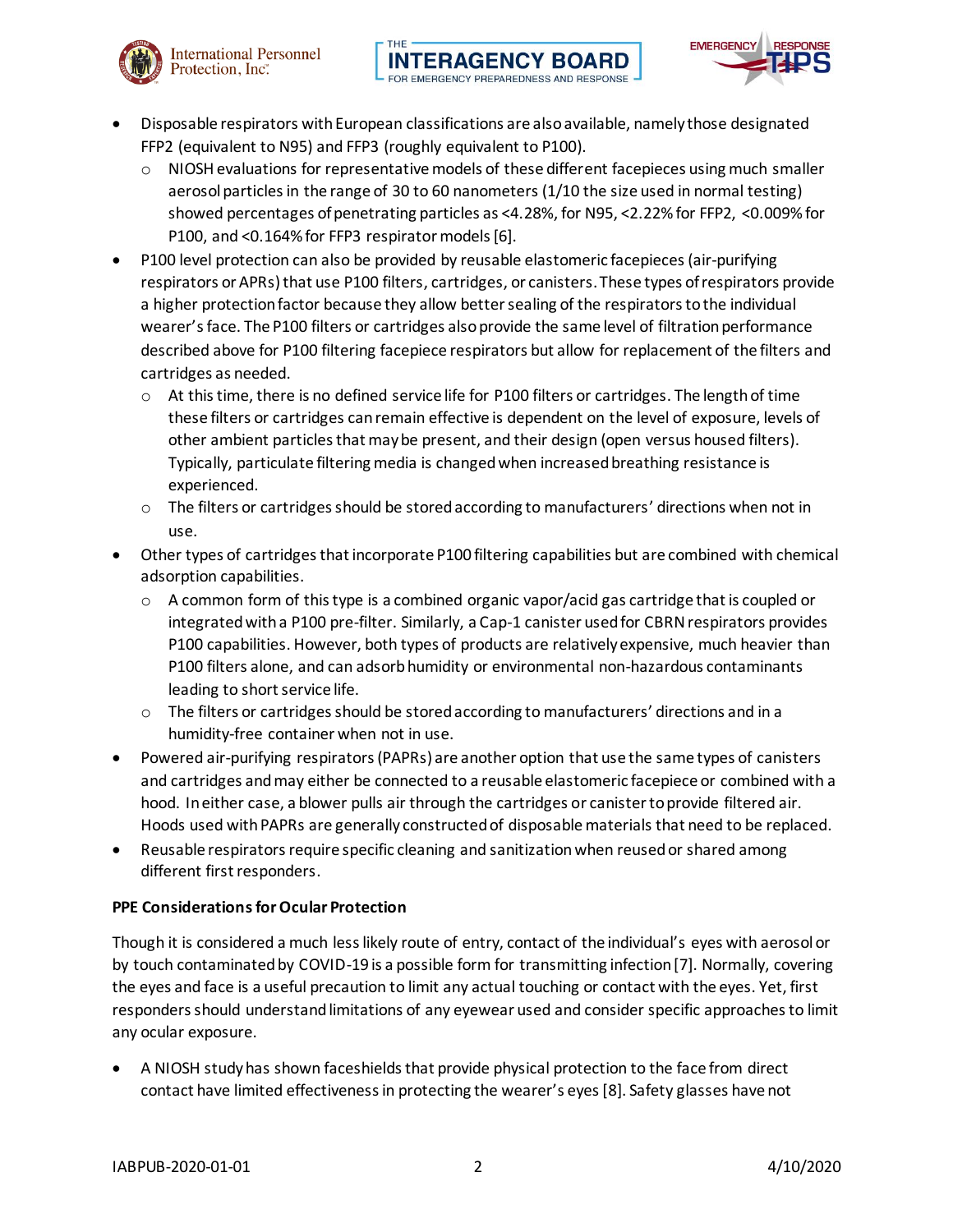



specifically been evaluated for their aerosol protective performance; however, they are similar to faceshields in not fully protecting the eyes from exposure to contaminated aerosols [9].

- $\circ$  If faceshields or safety glasses are used in the absence of alternative eye/protection, these items should meet requirements in ANSI Z87.1 [10].
- Goggles that are marked to either the "D3" or "D5" requirements of ANSI Z87.1 offer primary eye protection and are recommended for ocular protection and liquid splashes and bioaerosols.
- Respirators that include full facepieces also offer primary ocular protection.
	- $\circ$  This form of face protection is considered superior because a relatively good face seal is achieved between the facepiece and the user's face.
- Surgical or procedure masks that incorporate thin plastic shields offer little protection to the eyes by themselves.
	- o These types of integrated mask and shield are best used in conjunction with safety glasses.

# **PPE Considerations for Dermal Protection**

COVID-19 is not transmissible through the skin. Nevertheless, protective clothing is valuable for limiting potentially infectious aerosols and liquids from contaminating the skin and regular or uniform clothing, which through later hand to nose, mouth, and eye contact can cause transmission and infection. Responders can reduce exposures hazards from contact and self-inoculation exposures by avoiding touching possibly contaminated surfaces, using topical skin barrier products, avoiding touching their face, instituting proper hygiene practices, and utilizing personal protective equipment (PPE). Ideally, protective clothing should have barrier properties that limit penetration of any contaminated liquid and resist absorption of liquids to limit outer clothing as a continuing source of contamination. Specific recommendations for protective clothing include the following:

- The minimum dermal protection is for use of gloves. Examination gloves that meet ASTM D3578 (latex rubber) [11], ASTM F6319 (nitrile) [12], ASTM D6977 (chloroprene) [13], EN 455 (examination gloves) [14], or NFPA 1999 [15] standards must be worn primarily to minimize contamination of the hands.
- Double gloving is recommended in those cases where extensive liquid contact is expected, perforations of gloves due to physical activity may occur, and as an aid to the removal of outer clothing where additional inner gloves can be in place to aid overall doffing and maintain protection if subsequent contact is anticipated [16].
- Protective garments are recommended as a form of contamination control. Wearing of protective garments prevents the contamination of work uniforms or other clothing that can subsequently result in hand to nose, mouth, and eye contact (auto-inoculation).
- It is preferred that protective gowns and garments offer some form of barrier resistance to resist penetration of liquids through the clothing material.
	- $\circ$  Materials and seams used in the construction of garments should provide passing results when evaluated to ASTM F1671 [17] or meet the Class 5 requirements established in EN 14126 [18] when tested according to ISO 16604 [19].
	- o Viral penetration resistance testing established in both ASTM F1671 and ISO 16604 is considered suitable since the microorganism used as a surrogate virus in the test has a diameter of 27 nanometers as compared to the reported diameter 60 to 140 nanometers for the SARS-CoV-2 virus that is responsible for COVID-19 [20].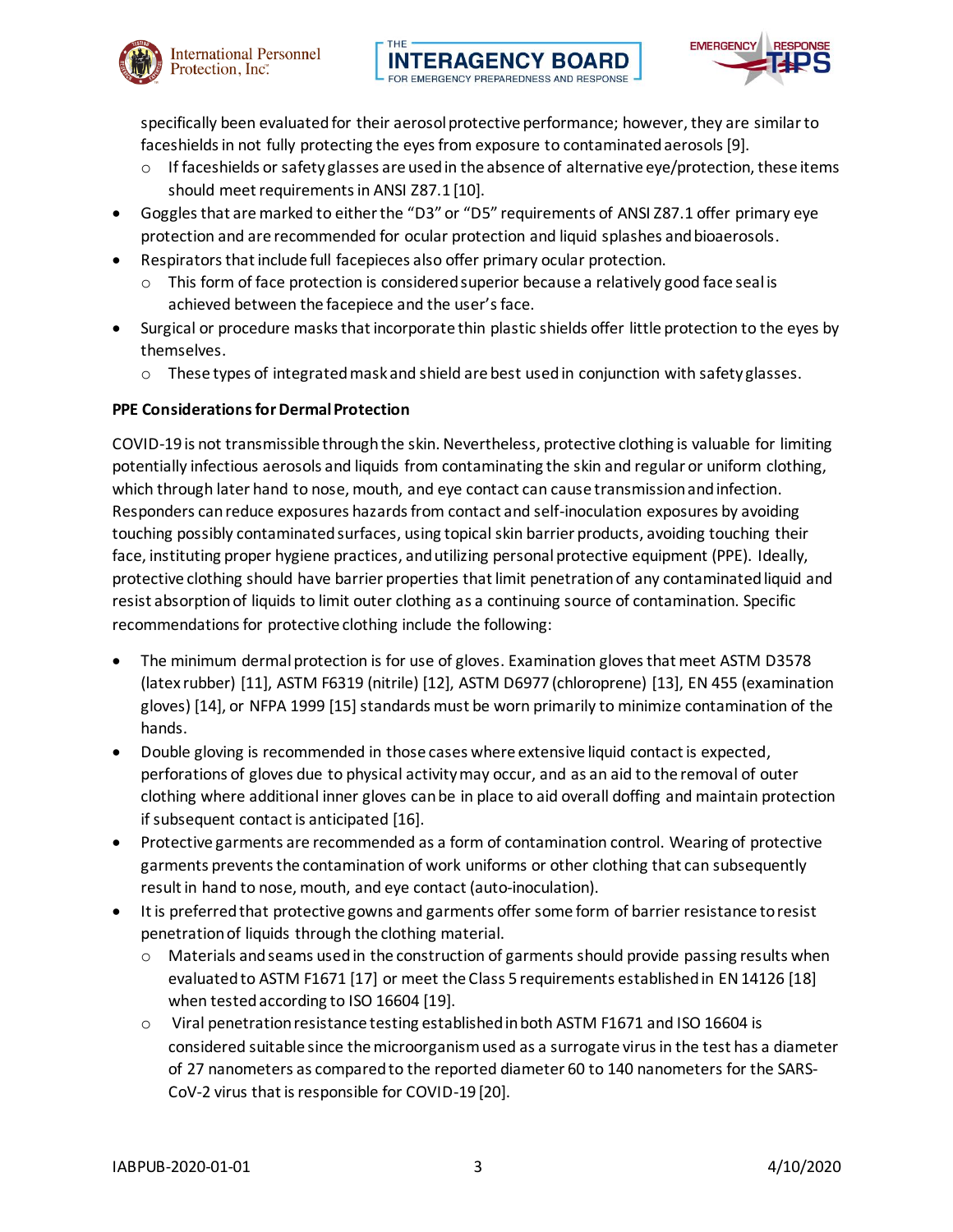



- Surgical or isolation gowns meeting the Level 4 criteria in AAMI PB70 [21] demonstrate the above performance.
	- $\circ$  Isolation gowns are preferred over surgical gowns because many surgical gowns only have portions of the garment with the requisite barrier performance whereas isolation gowns provide uniform barrier performance over the entire product.
	- o Where specified, isolation gowns should also meet ASTM F3352 [22].
	- $\circ$  Gowns also lack seams in the front torso area with back openings that require special doffing procedures.
- Single or multiple use garments such as coveralls or coat/pants meeting the respective NFPA 1999 criteria also demonstrate viral penetration resistance performance.
	- $\circ$  These garments are evaluated for liquid integrity as part of their overall design to show that liquids will not easily penetrate closure areas such as front zippers.
	- o Multiple use garments possess higher levels of durability and are intended to be cleaned and reused if properly sanitized.
- Certain other types of certified garments available to first responders that also provide viral penetration resistance of materials and seams including:
	- o Technical rescue gear that meets NFPA 1951 [23] for rescue & recovery.
	- o Turnout gear that meets NFPA 1971 [24] for structural firefighting.
	- o Class 2, 3, and 4 hazardous materials and CBRN ensembles that meet NFPA 1994 [25] for chemical and biological hazards.
	- $\circ$  Like reusable garments, the repeated use of these garments following potential contamination requires special cleaning and sanitization.
- Integrated protective ensembles of clothing and equipment that are evaluated as a system for performance for both barrier and integrity provides the most optimal protection.
	- $\circ$  The wearing of a single-use or multiple-use emergency medical protective ensemble certified to NFPA 1999 defines suitable complete protection.
- In the absence of protective clothing meeting the above standards, the recommended minimum criteria in addition to the barrier requirements above are garments with appropriate levels of physical strength that include:
	- o Grab tensile strength greater than 50Newtons (11.2 lbs force) per ASTM D5034 [26].
	- o Puncture propagation tear resistance greater than 12Newtons (2.7 lbs force) per ASTM D2582 [27].
	- o Seam strength greater than 50 Newtons (11.2 lbs force) per ASTM D1683 [28].
	- o Clothing manufactured to previously identified ASTM or NFPA standards includes criteria that exceed these requirements.
	- o Clothing specified in accordance with European Standard EN 14126 should have Type 3-B performance or higher.
- Performance specific to biological aerosols can also be demonstrated by protective clothing materials that meet the Class 3 requirements of EN 14126 when tested according to ISO 22611 [29]; however, it is unknown how this performance specifically relates to passage of aerosols containing SARS-CoV-2 through clothing materials.
- Since it is anticipated that the availability of liquid barrier clothing will diminish significantly with a pandemic, it is recommended that disposable clothing can be used for operations involving minimal exposures such as handling or supervising of population testing in drive-through test centers.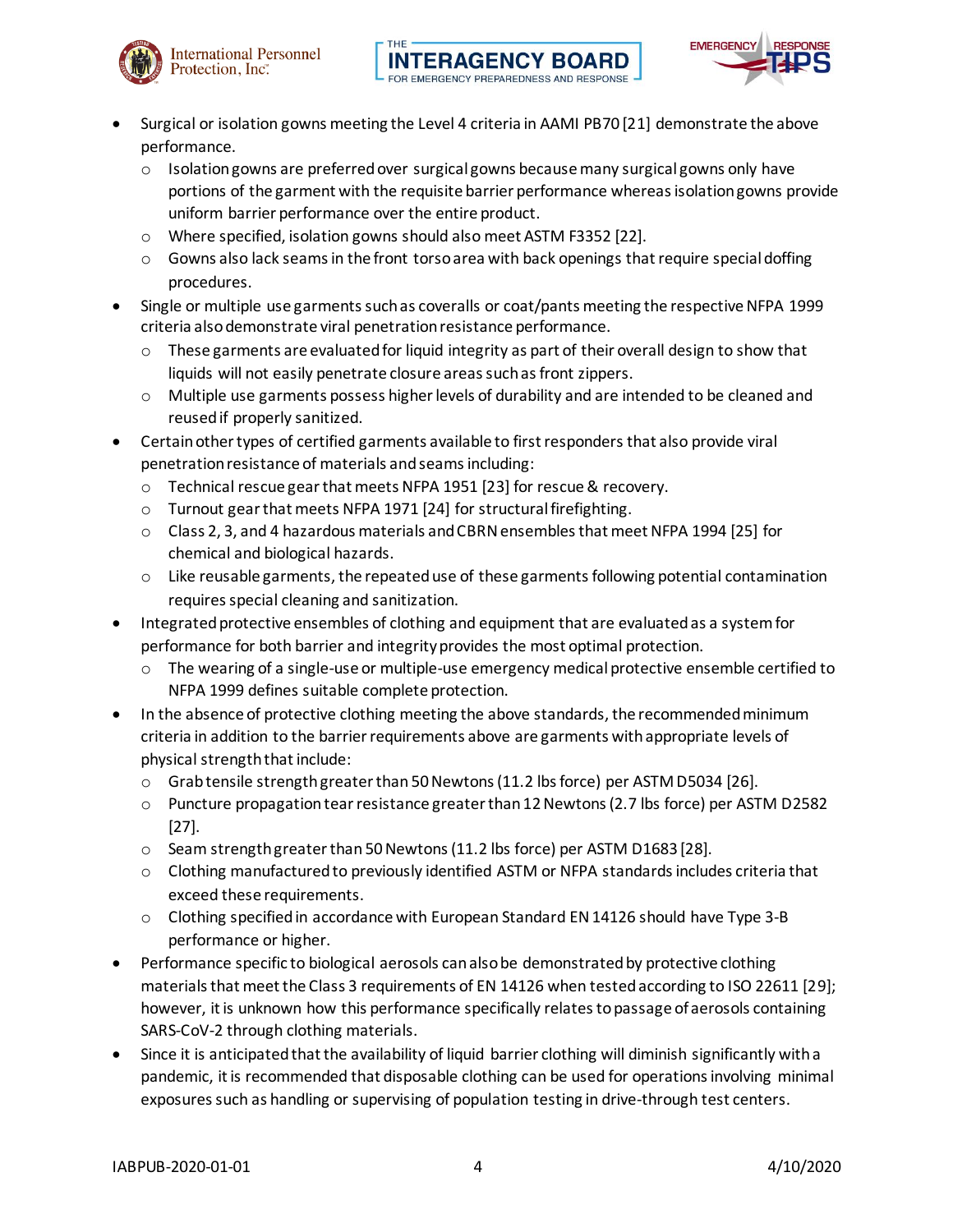





#### **PPE Donning, Use, and Doffing Considerations**

- Prior to donning PPE, consider applying a topical skin barrier product to hands and/or face, if available.
- Put on PPE items in accordance with manufacturer's instructions and as trained by issuing organization.
- Wear correctly sized PPE, including respirators, eye/face protection, gloves, and garments.
- Wear the same model and size of respirator after the quality of the faceseal has been checked by qualitative of quantitative fit testing.
- Conduct a seal test when wearing a respirator.
	- $\circ$  Perform a positive pressure seal check of the respirator by deeply inhaling to observe if the respirator pressurizes by exhaling gently while blocking the paths for air to exit the facepiece (a successful check is when the face piece is slightly pressurized before increased pressure causes outward leakage); or
	- $\circ$  Perform a negative pressure seal check by sharply inhaling while blocking the paths for air to enter the face piece (a successful check is when the face piece collapses slightly under the negative pressure that is created with this procedure).
- When donning and doffing PPE, avoid the use of ChemTape (or any other tape) on interfaces that might need to be removed – DO NOT TAPE RESPIRATORS TO GARMENTS.
	- o Many of the minimum recommended materials used in the construction of these types of garments can rip/tear when the tape is removed thereby causing a potential point for crosscontamination.
	- $\circ$  If creating an interface between the gown or garment sleeves to the gloves using tape, it is recommended that a solid surface (like a piece of PVC pipe or a glove insert cone) be used to tape the outer gloves to the sleeve. This creates a quasi-interface that allows for the outer gloves to be removed with the garment while maintaining the integrity of the inner gloves which can then be used to assist with contaminated doffing of the gear.
- While operating in a potentially contaminated area, avoid touching or making any adjustments to your respirator or eye protection.
- If any PPE is compromised or damaged during use, exit the area, appropriately doff contaminated items (see below) and replace affected PPE before re-entering contaminated area.
- If PPE is obviously or grossly contaminated, consider decon/disinfecting prior to doffing to reduce the hazards from cross-contamination during the doffing process.
- Establish a sequence for removing contaminated PPE based on the PPE items being worn and practice those doffing procedures to become familiar with correct doffing to minimize potential for cross contamination.
	- $\circ$  Adapt generalized doffing procedures from the Center for Disease Control (CDC), World Health Organization (WHO), or other recognized organizations based on the specific PPE that is available.
		- CDC[: https://www.cdc.gov/hai/pdfs/ppe/ppe-sequence.pdf](https://www.cdc.gov/hai/pdfs/ppe/ppe-sequence.pdf)
		- WHO[: https://www.who.int/csr/resources/publications/putontakeoffPPE/en/](https://www.who.int/csr/resources/publications/putontakeoffPPE/en/)
		- Use human factors evaluations of PPE donning, use, and doffing to identify areas or risk [30].
- Never remove respirators while still operating in a contaminated area. Remove respirator last as part of doffing process.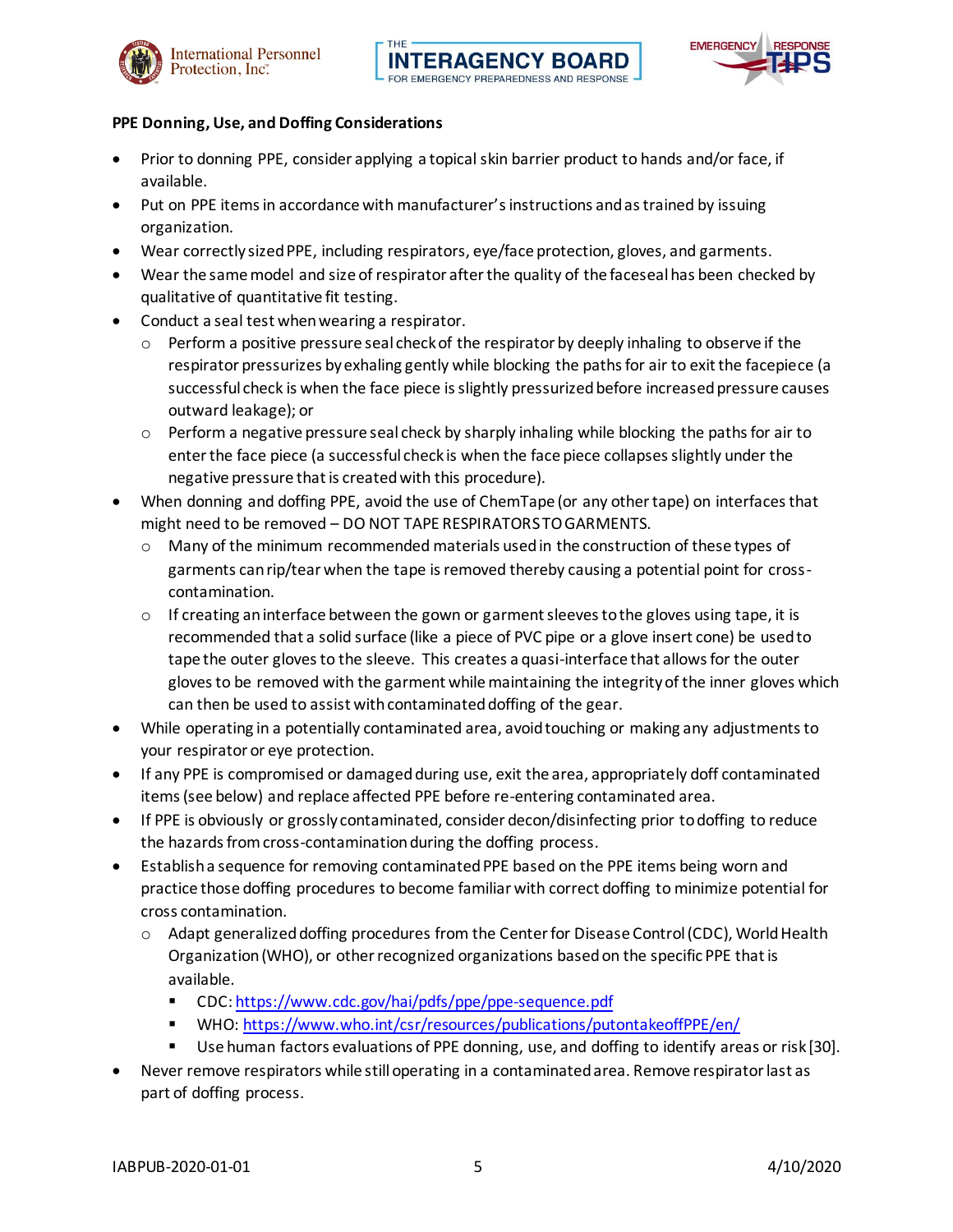





- Thoroughly wash hands or use hand sanitizer following the use of any PPE in a contaminated area.
- Carefully dispose of used, single-use PPE.
	- $\circ$  If contaminated with blood or other potentially infectious materials, dispose as biohazardous waste.

## **PPE Cleaning, Sanitization, and Disinfection of Considerations**

Very preliminary information is emerging that indicates the viability of SARS-CoV-2 on various types of surfaces. This information indicates that the virus can survive outside host persons for periods of 3 hours in air (as aerosol droplets), up to 2-3 days on steel and plastic surfaces, and on cardboard for 24 hours [31]. Similar, but broader research for related coronaviruses SARS and MERS, as well as certain strains of influenza have shown a ranges of persistency for these viruses that range from hours to days with many of the differences due to the volume of liquid, type of surface, and environmental conditions [32]. In general, the majority of airborne respiratory viruses, which require a host and liquid media to survive, are more likely to remain viable on hard surface than a porous, absorptive surface because the textile or other material draws moisture available from the liquid media containing the virus [33].

#### General guidance:

- Understand that cleaning removes soils and liquids and there are differences in sanitization versus disinfection.
	- o Sanitization reduces the number of microorganisms (e.g., bacteria, viruses) to a safe level, generally defined by the U.S. Environmental Protection Agency as 99.9%.
	- $\circ$  Disinfection kills or inactivates all microorganisms as indicated on the specific label or the product (typically to 99.9999%).
	- $\circ$  It is important that cleaning be performed along with either sanitization or disinfection as appropriate for the PPE item.
- Ensure that PPE is thoroughly cleaned and sanitized or disinfected prior to reuse using procedures and cleaning agents, sanitizers, or disinfectants that do not degrade the protective performance of the PPE item.
	- $\circ$  For example, the use of highly concentrated bleach solutions (>10%) was observed during PPE use in West Africa for the Ebola Outbreak during 2014 to 2016 to render certain PPE items non-functional following multiple applications.
- Handle all contaminated PPE using examination gloves.
- Isolate contaminated PPE items to prevent cross contamination of other items or individuals until the affected items can be properly cleaned.
- Wherever possible, refer to manufacturer cleaning and sanitizing/disinfecting instructions and seek advice from the manufacturer on appropriate cleaning agents, sanitizers, or disinfectants, and processes if not addressed in the instructions.
	- $\circ$  Some cleaning agents, sanitizers, and disinfectants are not appropriate for certain PPE items depending on the materials of construction and their intended use (e.g., a floor cleaner is likely not suitable for PPE).
	- o Where possible, use EPA-registered sanitizers or disinfectants.
- Inspect PPE items after cleaning, sanitization, or disinfection prior to reuse for ensuring item is in suitable, serviceable condition.
- If effectiveness of cleaning, sanitizing, or disinfecting PPE is uncertain, do not reuse items.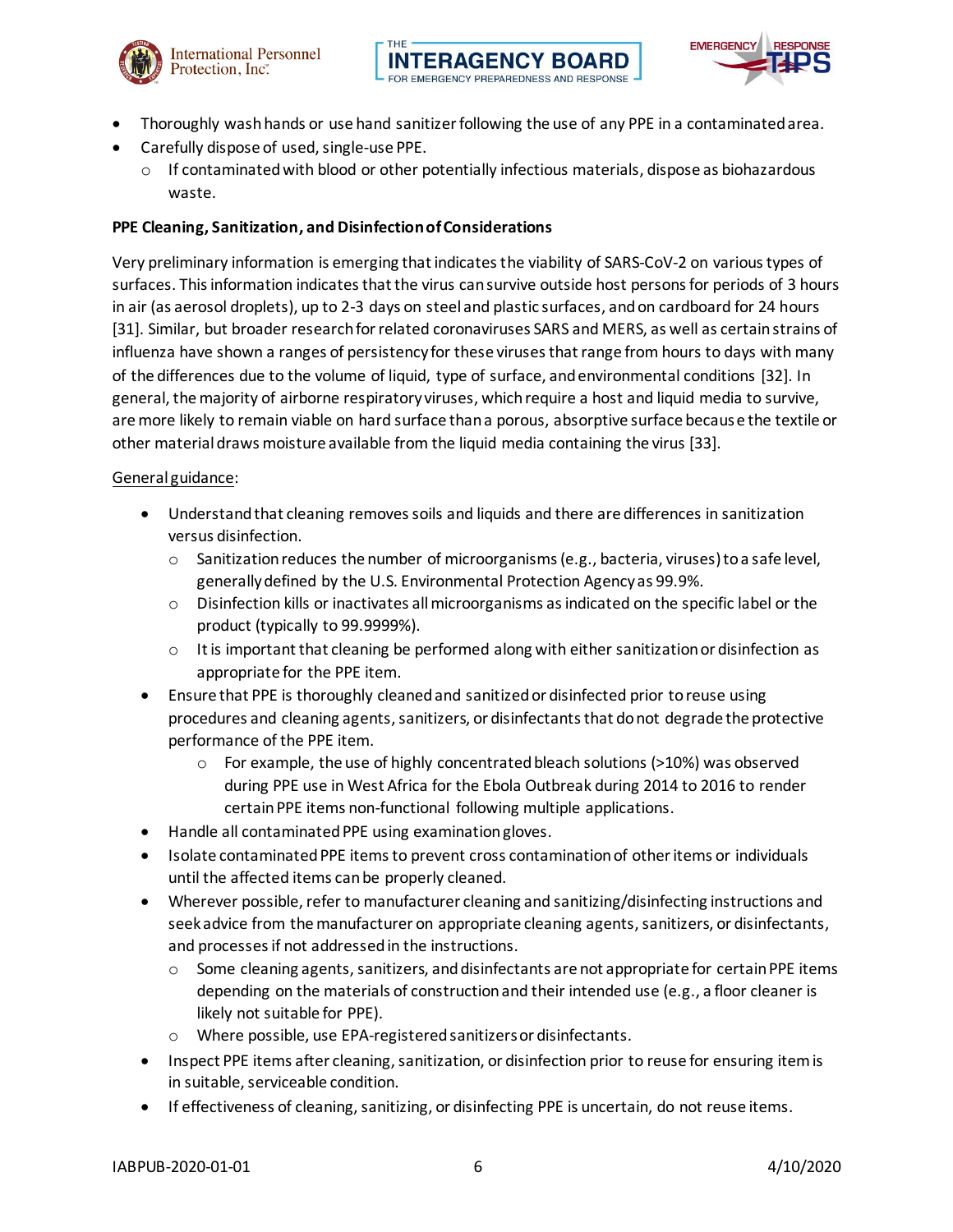



#### For certain disposable respirators and other clothing items:

- Judiciously consider any reuse of single-use PPE carefully taking into account the level of exposure (duration and type of patient contact) and any observed contamination.
- Products that have been observed to be directly exposed to any aerosol or liquid contamination should not be reused under any circumstances. Some types of disposable PPE may be reused, given limited supplies, but this comes with the risk of remaining viable virus that can still be infectious during the reuse [34].
	- $\circ$  One study indicated that reaerosolization of surrogate virus from the wearer coughing inside already contaminated N95 filtering facepiece respirators was negligible [35].
- Where supplies of protective garment are exhausted, certain disposable clothing items that has not be subject to extensive contamination may be decontaminated by turning clothing inside out, spraying a suitable decontaminant solution (e.g., alcohol in water) onto interior side of clothing, and hanging the clothing to air dry.

## For reusable respirators:

- Limited studies have shown the effectiveness of being able to clean and sanitize elastomeric facepieces and related respiratory equipment [36, 37].
- Do not use steam sterilization (autoclaving), ethylene oxide sterilization, or any process involving harsh chemicals.
- Follow manufacturer instructions for guidance on cleaning and disinfection, particularly as related to the use of specific cleaning agents and wash water temperature.
	- o Generally, certain components such as textile-basedstraps must be removed before cleaning and cleaned/sanitized separately.
	- $\circ$  Filters are also removed from the respirator before cleaning, but may have the exterior wiped down with a disinfecting wipe.
	- o Any disposable elements such as hoods for PAPRs should be removed and discarded.
- In the absence of detailed instructions, follow the Occupational Safety and Health Administration (OSHA) general instructions provided at[: https://www.osha.gov/laws](https://www.osha.gov/laws-regs/regulations/standardnumber/1910/1910.134AppB2)[regs/regulations/standardnumber/1910/1910.134AppB2](https://www.osha.gov/laws-regs/regulations/standardnumber/1910/1910.134AppB2)

#### For reusable goggles or faceshields:

- Follow manufacturer procedures for specific item if provided.
- In absence of instructions, hand wash item in warm water with a suitable detergent and EPAapproved disinfectant following the specific instructions for its use and checking that the disinfectant can be used on the item with the manufacturer.
	- $\circ$  One recommended approach involves soaking the item in a 0.5% bleach solution for 30 minutes followed by multiple rinsing and allowing the item to air dry [38].

#### For reusable garments:

For many forms of clothing, relatively high wash temperatures ( $\approx$ 160°F) in combination with bleach are recommended for sanitization of the clothing [39]; however, these conditions may be not be appropriate and achievable for many types of protective clothing.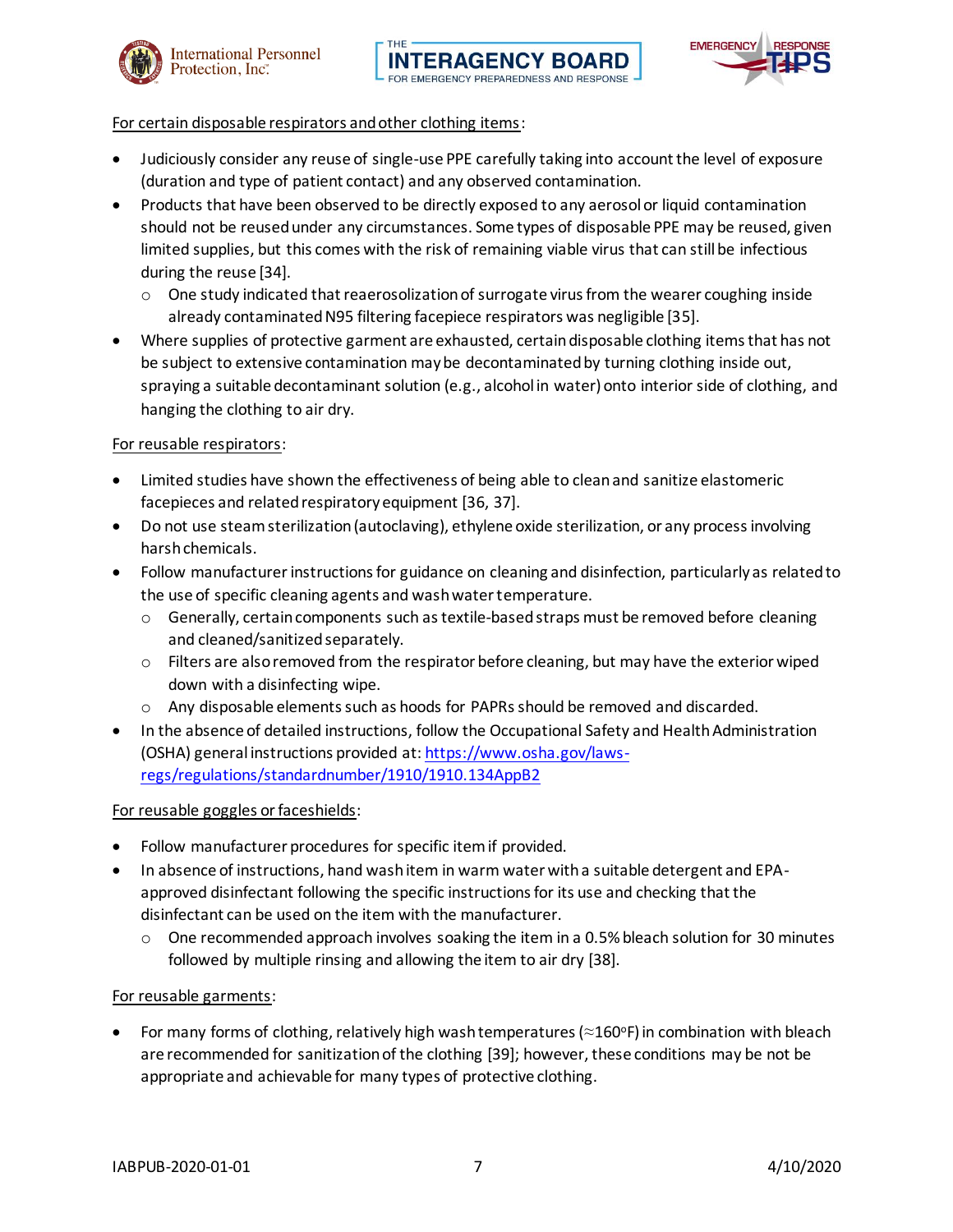



- Launder garments in accordance with garment manufacturer's instructions using the warmest temperature permitted.
	- o Also use a laundry additive sanitizer with EPA registration.

THE

- For certain types of complex reusable clothing, such as firefighter turnout clothing, refer to NFPA 1851 for specific cleaning instructions [40].
	- $\circ$  Use a combination of specialized cleaning with a wash temperature of 140°F in combination with a suitable sanitization procedure, either a launder sanitizer additive, or a process that is demonstratedto achieve sanitizationas verified using procedures in the standard.

## **DECONTAMINATION AND DISINFECTION PROCEDURES FOR FIRST RESPONDERS INVOLVED IN COVID-19CASES**

It may be possible for a person to get COVID-19 by touching a contaminated surface or object and then touching their own mouth, nose, or eyes. While inhalation is thought to be the main form of viral spread, cross-contamination is another serious consideration.

Initial research efforts on COVID-19 have demonstrated that the virus was detectable in aerosols for up to three hours, up to four hours on copper, up to 24 hours on cardboard, and up to three days on plastic and stainless steel [41].

## **Considerations for Selecting a Disinfectant**

Operational considerations for selecting a chemical disinfectant include:

- Broad spectrum activity without toxicity
	- $\circ$  Choosing a solution specific to COVID-19 claims is excellent as a short-term solution and allows for a broader selection of disinfectants; an enduring solution will be a material suitable for destruction of C. diff, MRSA, and corona viruses
- Rapid action, even at low concentrations
	- $\circ$  Follow manufacturer label for minimum dwell time. If in doubt, wait at least 10 minutes
	- $\circ$  Surfaces must remain wet with disinfectant for entire duration of dwell time
- Resistance to inactivation by organic matter
- pH neutral (between 5 and 9 at the extremes) so that the material can safely be used on turnout gear, work uniforms, and sensitive equipment
- Penetration of inanimate surfaces to sustain persistent action
- Low odor
- Affordability (Calculate the cost per gallon to utilize)
- Availability
- Multi-year shelf life
	- o Dry materials have longer shelf lives, but require water to be added
- Pot life for materials that are mixed
	- $\circ$  Determine how long a solution can remain suitable for use once mixed in container
	- o Pot life can vary from hours to days.
- Simple to mix and use
- **Logistics** 
	- o Dry pouches and tablets are easier to store and to move large quantities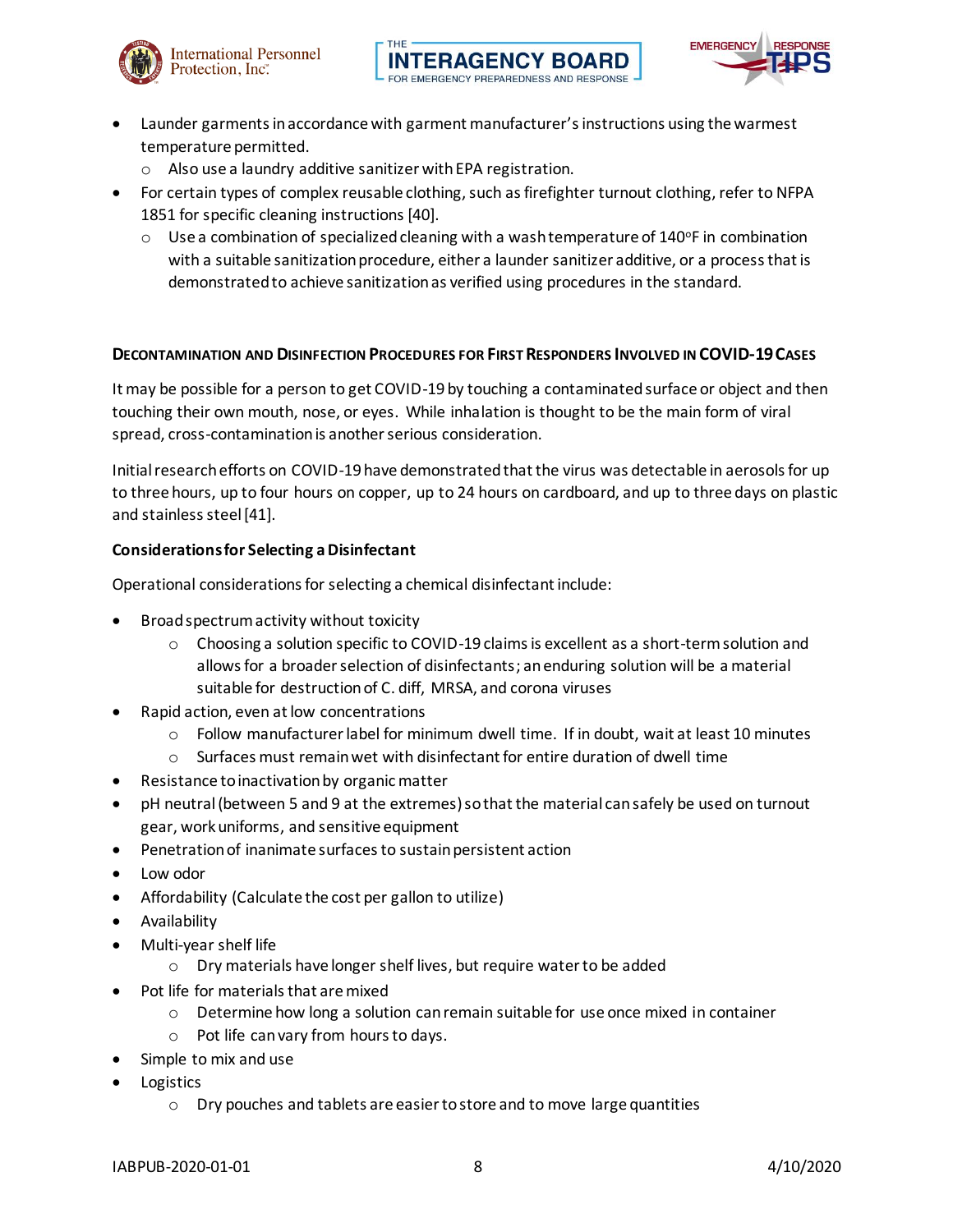





• Disinfectants that will be used in kitchens or food preparation areas should have FDA or NSF foodsafe approval

EPA-registered materials approved for use against the SARS-COV-2 can be found at: <https://www.epa.gov/pesticide-registration/list-n-disinfectants-use-against-sars-cov-2>.

# **Considerations for Employing Electrostatic Sprayers for Application of Disinfectants and Decontaminants**

Operationally, a solution is pulled through the spray nozzle where turbulent air flow shears off droplets into small, reproducible sizes. Electrostatic sprayers apply a positive charge to the decon solution in the reservoir, at the nozzle, or both. Because the droplets exit the sprayer system with a positive charge, they repel one another enroute to the surface to be decontaminated. This results in an even distribution of decontaminant across the surface and a "wrapping" effect where the spray wraps around multiple sides of an object and into hard to reach areas. The forces attracting the positively charged droplet to its target (most surfaces are either negatively charged or neutral) are approximately 75 times the force of gravity! This minimizes runoff by reducing the chance of droplets aggregating and then falling to the ground as seen with traditional sprayers. Regardless of the decontamination application technology that you use, remember that best practices need to be adhered to…it's not magic, it's a tool to provide enhanced decontamination efficiency.

Studies by the USA Environmental Protection Agency have demonstrated that electrostatic decontamination methods are more efficient, reduce waste, and deliver a more uniform distribution of liquids over uneven surfaces [42]. The EPA found that electrostatic backpack sprayers used 75x less decontaminant than the traditional backpack sprayers [42]. The study also demonstrated that the electrostatic sprayer had double the efficacy against biological agents due to the minimal amount of runoff moving spores prior to their deactivation [42].

- When determining if the addition of an electrostatic sprayer is suitable for your department, remember to investigate contaminant efficacy, cross-contamination potential between personnel and equipment, spread of threat material beyond warm zone, and liquid waste generation. These must be balanced against the increased cost, training, and maintenance required for electrostatic sprayers when compared to conventional sprayers.
- There are many products on the market today for electrostatic decontamination ranging from handheld to backpack-mounted to man-portable to transportable. While the handheld and backpack systems offer great flexibility, they also tend to get heavy when filled with decontamination solution for extended periods. It might make more sense to use the smaller systems for decon line operations and small area decontamination while the large systems would be beneficial for large area decontamination and vehicle decontamination.
- Be sure to validate that the system is compatible with your chosen decontamination solutions.
- If you have problems with your electrostatic sprayer, general points of failure are:
	- $\circ$  The nozzle (remove and realign to ensure not offset; ensure no residue buildup)
	- o The circuit board (measure voltage across nozzle with voltmeter).

#### **Considerations for Cleaning and Disinfecting Ambulances**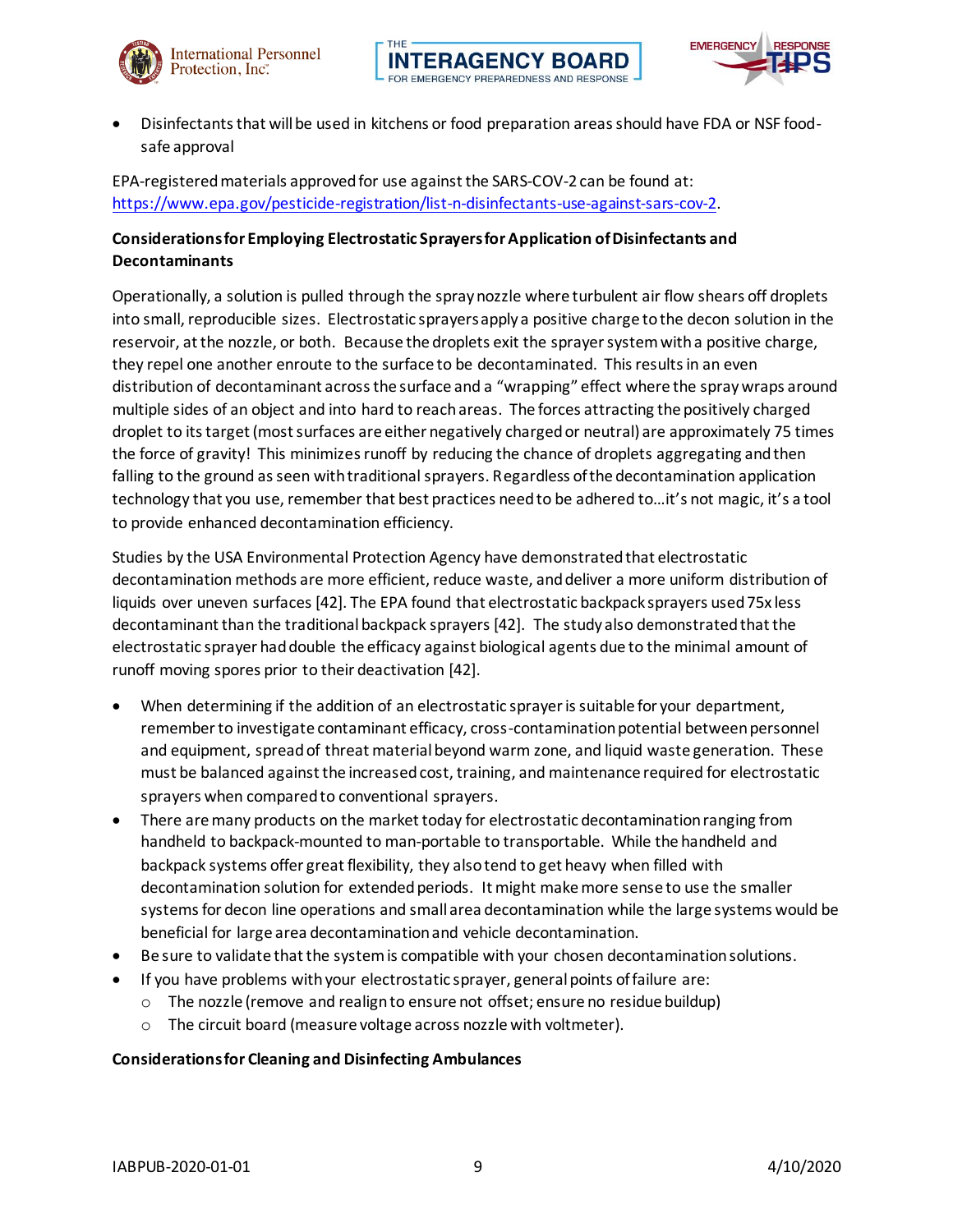



- Cleaning refers to the removal of germs, dirt, and impurities from surfaces. Cleaning does not kill germs, but by removing them, it lowers their numbers and the risk of spreading infection.
- Disinfecting refers to using chemicals to kill germs on surfaces. This process does not necessarily clean dirty surfaces or remove germs, but by killing germs on a surface *after* cleaning, it can further lower the risk of spreading infection.
- After transporting the patient, leave the rear doors of the ambulance open to allow for air movement to reduce and remove potentially infectious particles.
	- $\circ$  The time required for one complete air exchange in a standard size ambulance using passive ventilation (low wind conditions) is approximately 10 minutes or 6 air changes per hour (ACH). This correlates to 90% efficiency in 23 minutes, 99% efficiency in 46 minutes, and 99.9% efficiency in 69 minutes [43].
- When cleaning and disinfecting the vehicle, appropriate personal protective equipment should be employed.
- Soiled surfaces must be cleaned prior to disinfection.
- Following routine cleaning, an appropriate EPA-registered disinfection product should be applied to all surfaces with special attention to "high-touch" areas, including the stretcher. The disinfection product should remain in place on all surfaces for the contact times indicated on the product's label.
	- $\circ$  EPA-registered materials approved for use against the COVID-19 can be found at: <https://www.epa.gov/pesticide-registration/list-n-disinfectants-use-against-sars-cov-2>.
	- o Consider employing an electrostatic sprayer for applying the disinfectant to allow for complete coverage of exposed surfaces.
- Medical equipment (stethoscope, BP cuff, etc.) making patient contact should be disposable or cleaned and disinfected before use on another patient.
- Consider disinfection of adjacent areas as needed based on air flow.
- Don't forget to pay special attention to high touch areas such as:
	- o Work benches/surfaces
	- o Stretcher
	- o Rails
	- o Control panels and switches
	- o Seats, seat belts and buckles
	- o Floors, walls, and cabinets
	- o Medical bags
	- o Area surrounding medical waste bins and sharps containers

# **Considerations for Disinfecting Fire Apparatus**

According to NFPA statistics, 64% of fire department calls in 2018 were for medical aid [44]. This trend will likely continue and increase with the current COVID-19 pandemic.

In addition to disinfecting apparatus as needed post incident, consider establishing a procedure to ensure apparatus are disinfected daily as part of apparatus checks/inspections.

- Using an EPA-registered disinfectant, apply to all surfaces in the apparatus with special attention focused on high-touch areas.
	- o Seat belts and buckles
	- o Door handles and grab rails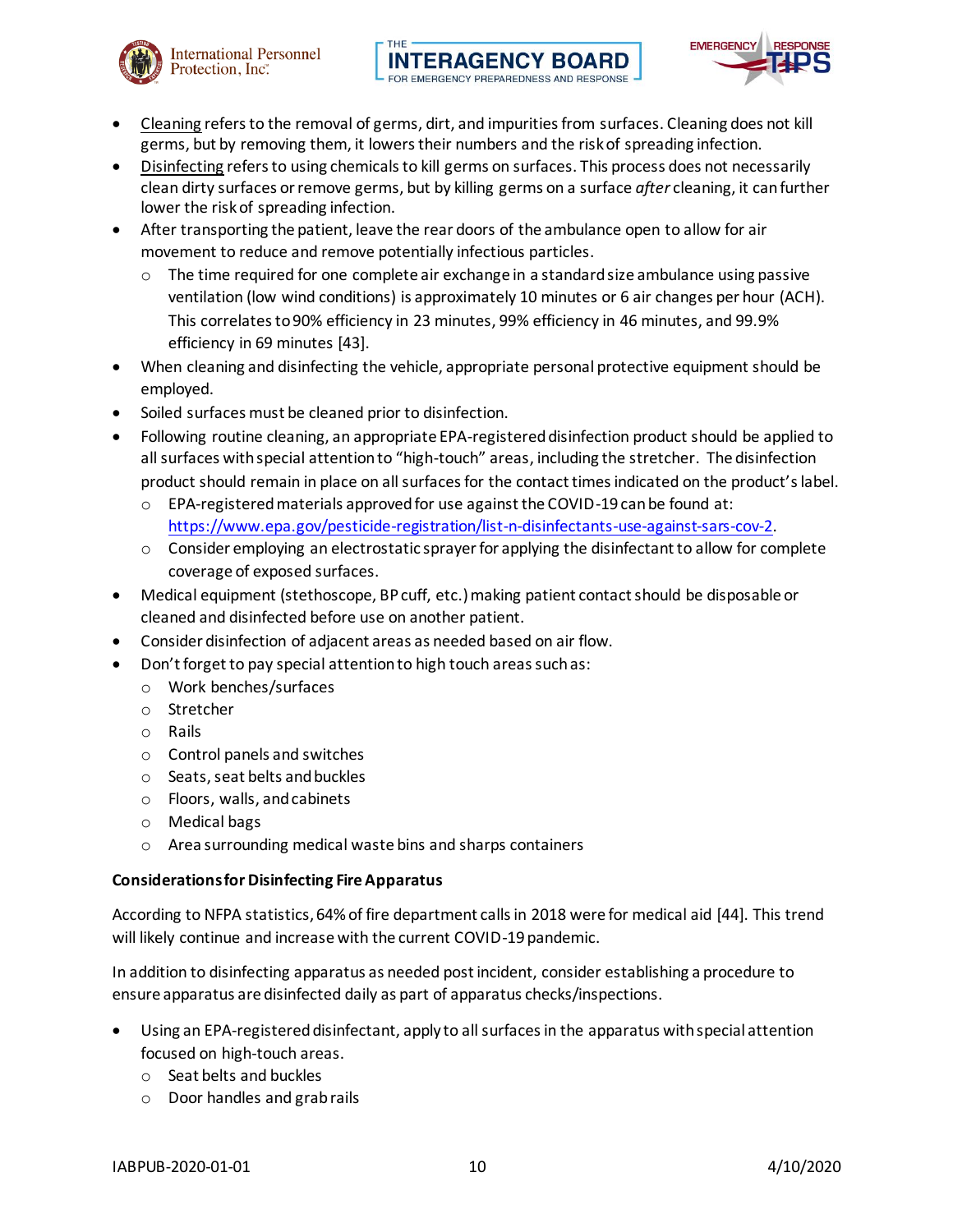





- $\circ$  Compartment handles and latches, especially compartments that house EMS equipment
- o Steering wheel
- o Switches, including parking brake and light/siren controls
- o Mobile data terminals
- o Arm rests
- o Floors
- o Medical bags
- o Pump handles/levers, including routinely used levers like recirculate valves
- o Vehicle keys for light duty vehicles
- o Accountability tags and boards

#### **Considerations for Cleaning and Disinfecting Fire Stations**

This is just a reminder of best practices that should be employed regularly in the fire stations due to potential contacts with infectious agents such as MRSA and C. diff which are much more persistent and prevalent than COVID-19.

Consider establishing a procedure to ensure fire stations are fully disinfected daily as part of routine station cleaning. If a private contractor is used for cleaning service, consider coordinating with the contractor to ensure disinfection occurs as part of the cleaning duties.

For staff or office positions, considering developing a procedure for each person to conduct routine disinfection of their workspace.

Standard sanitation steps apply, including:

- Hand washing BEFORE entering the living quarters
	- o Do not share towels; consider using paper towels during pandemic
- Add hand sanitizers or skin barrier product dispensers at all entry points between the apparatus bays and the living quarters
- Minimize bringing civilians into living quarters
	- Clean and disinfect targets surfaces (high touch)
		- o Kitchen tables, counters, and appliances
		- o Bathroom counters, sink handles/knobs, and toilet/urinal handles
		- o Door handles/knobs
		- o Light switches
		- o Fitness equipment
		- o TV remotes
		- o Armchair rests
		- o Desks
		- o Computer keyboards
		- o Beds and carpeting
		- o Soap dispensers
		- o Elevator control buttons
		- o Physical fitness equipment
- Clean dirt and debris off work boots and disinfect walking surfaces. Leave boots outside the living quarters.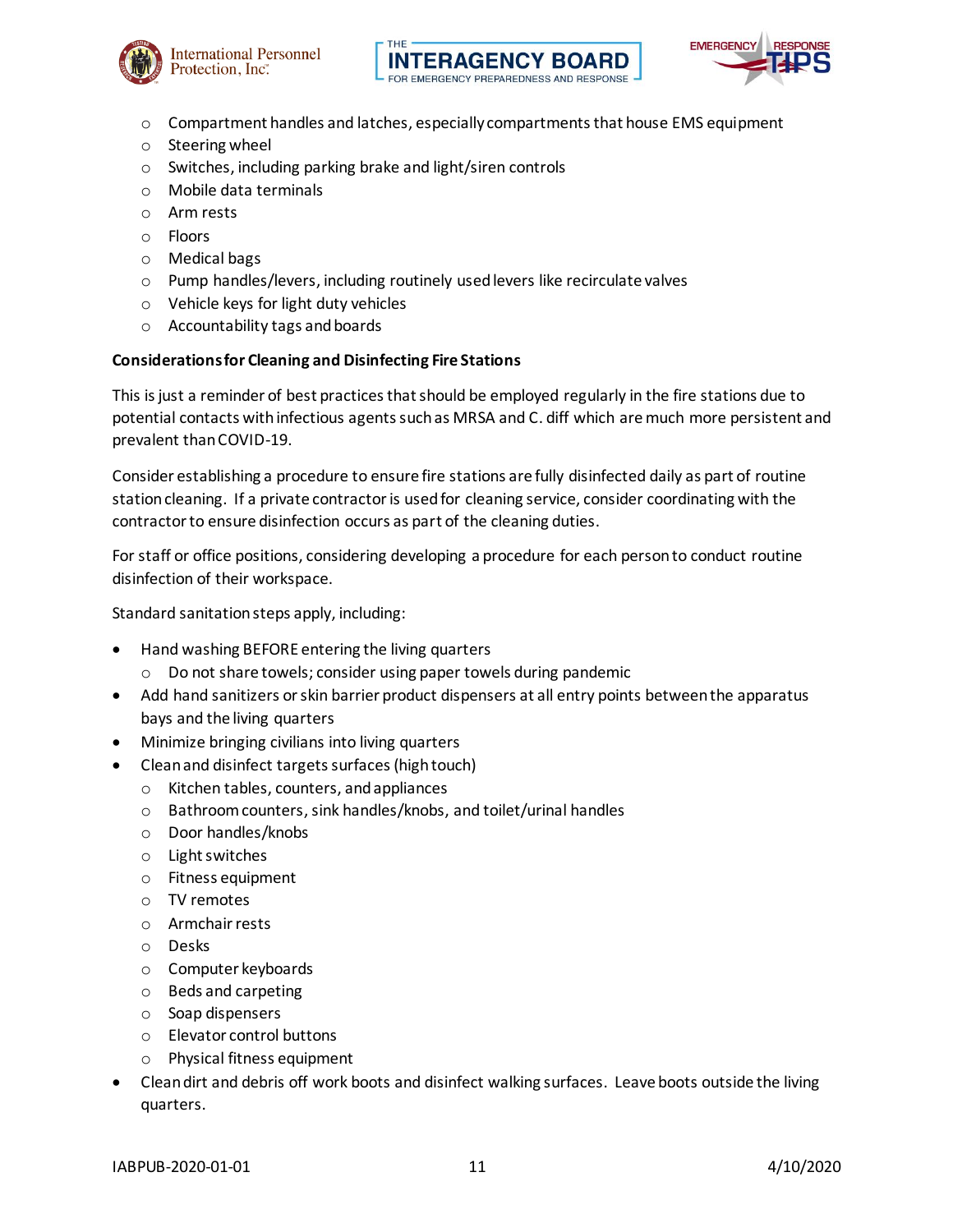



- Launder work clothes at the fire station OR have it dry cleaned. It should not be worn to and from home and the station.
- For future fire station planning, avoid the use of carpets and furniture with cloth coverings.

#### **Considerations for Waste Management**

- Medical waste should be managed in accordance with routine procedures. There is no evidence to suggest that facility waste needs any additional disinfection [45].
- All medical waste produced during the care of COVID-19 patients should be collected safely in designated bags, treated, and then safely disposed of, or treated, or both, preferably on-site. If waste is moved off-site, it is critical to understand where and how it will be treated and destroyed.
- All who handle health care waste should wear appropriate PPE [46].

#### **REFERENCES**

[1] ASTM International, ASTM Subcommittee F23.40. (2019). Standard Specification for Performance of Materials Used in Medical Face Masks (ASTM F2100-19).

[2] Roberge, R. J. (2008). Effect of surgical masks worn concurrently over N95 filtering facepiece respirators: extended service life versus increased user burden. Journal of Public Health Management and Practice, 14(2), E19-E26.

[3] Lindsley, W. G., Pearce, T. A., Hudnall, J. B., Davis, K. A., Davis, S. M., Fisher, M. A., ... & Coffey, C. C. (2012). Quantity and size distribution of cough-generated aerosol particles produced by influenza patients during and after illness. Journal of occupational and environmental hygiene, 9(7), 443-449. [4] Han, Z. Y., Weng, W. G., & Huang, Q. Y. (2013). Characterizations of particle size distribution of the droplets exhaled by sneeze. Journal of the Royal Society Interface, 10(88), 20130560.

[5] Gardner, P.D., Eshbaugh, J. P., Harpest, S. D., Richardson, A. W., and Hofacre, K. C. (2013). Viable Viral Efficiency of N95 and P100 Respirator Filters at Constant and Cyclic Flow. Journal of occupational and environmental hygiene, 10: 564-572.

[6] Rengasamy, S., Eimer, B. C., & Shaffer, R. E. (2009). Comparison of nanoparticle filtration performance of NIOSH-approved and CE-marked particulate filtering facepiece respirators. *Annals of Occupational Hygiene*, *53*(2), 117-128.

[7] Li, J. P. O., Lam, D. S. C., Chen, Y., & Ting, D. S. W. (2020). Novel Coronavirus disease 2019 (COVID-19): The importance of recognising possible early ocular manifestation and using protective eyewear. [8] Lindsley, W. G., Noti, J. D., Blachere, F. M., Szalajda, J. V., & Beezhold, D. H. (2014). Efficacy of face shields against cough aerosol droplets from a cough simulator. Journal of occupational and environmental hygiene, 11(8), 509-518.

[9] Yassi, A., Bryce, E., Moore, D., Janssen, R., Copes, R., Bartlett, K. H., ... & Gamage, B. (2004). Protecting the faces of health care workers: knowledge gaps and research priorities for effective protection against occupationally-acquired respiratory infectious diseases. Report to Change Foundation, University of British Columbia.

[10] American National Standards Institute. (2015). Standard Practice for Occupational and Educational Eye and Face Protection (ANSI Z87. 1‐2015).

[11] ASTM International, ASTM Subcommittee D11.40. (2019). Standard Specification for Rubber Examination Gloves (ASTM D3578-19).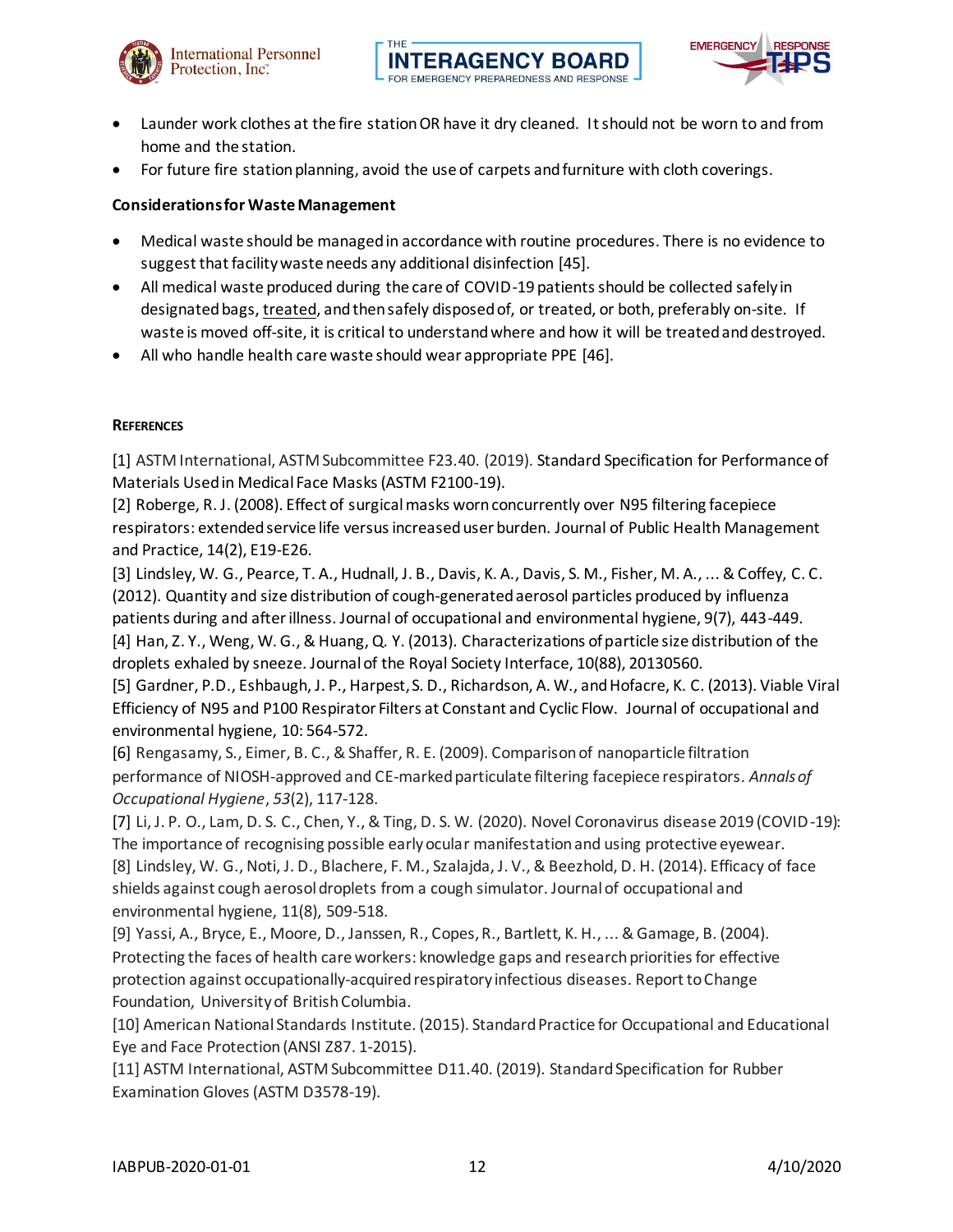





[12] ASTM International, ASTM Subcommittee D11.40. (2017). Standard Specification for Nitrile Examination Gloves for Medical Application (ASTM D6319-17).

[13] ASTM International, ASTM Subcommittee D11.40. (2019). Standard Specification for

Polychloroprene Examination Gloves for Medical Application (ASTM D6977-19).

[14] Committee on European Standardization (CEN). (2015). Medical gloves for single use. Requirements and testing for physical properties (EN 455:2015).

[15] National Fire Protection Association. (2018). Standard on Protective Clothing and Ensembles for Emergency Medical Operations (NFPA 1999:2018).

[16] Casanova, L. M., Rutala, W. A., Weber, D. J., & Sobsey, M. D. (2012). Effect of single-versus doublegloving on virus transfer to health care workers' skin and clothing during removal of personal protective equipment. American journal of infection control, 40(4), 369-374.

[17] ASTM International, ASTM Subcommittee F23.40. (2013). Standard Test Method for Resistance of Materials Used in Protective Clothing to Penetration by Bloodborne Pathogens Using Phi-X174 Bacteriophage Penetration as A Test System (ASTM F1671-13).

[18] Committee on European Standardization (CEN). (2003). Protective clothing. Performance requirements and tests methods for protective clothing against infective agents (EN 14126:2003). [19] International Standards Organization (ISO). (2004). Clothing for protection against contact with blood and body fluids—Determination of resistance of protective clothing materials to penetration by blood-borne pathogens—Test method using Phi-X 174 bacteriophage (ISO 16604:2004).

[20] Casella, M., Rajnik, M., Cuomo, A., Dulebohn, S.C. & Di Napoli, R. (2020). Features, Evaluation, and Treatment Coronavirus (COVID-19). StatPearls Publishing. Accessed at ncbi.nim.nih.gov/books/ NBK554776/ on 12 March 2020.

[21] Association for the Advancement of Medical Instrumentation. (2012). Liquid barrier performance and classification of protective apparel and drapes intended for use in health care facilities (AAMI-PB70:2012).

[22] ASTM International, ASTM Subcommittee F23.40. (2019). Standard Specification for Isolation Gowns Intended for Use in Healthcare Facilities (ASTM F3352-19).

[23] National Fire Protection Association. (2014). Standard on Protective Clothing and Ensembles for Technical Rescue Operations (NFPA 1951:2014).

[24] National Fire Protection Association. (2018). Standard on Protective Ensembles for Structural Fire Fighting and Proximity Fire Fighting (NFPA 1971:2018).

[25] National Fire Protection Association. (2018). Standard on Protective Ensembles for First Responders to Hazardous Materials Emergencies and CBRN Terrorism Incidents (NFPA 1994:2018).

[26] ASTM International, ASTM Subcommittee D13.60. (2017).Standard Test Method for Breaking Strength and Elongation of Textile Fabrics (Grab Test) (ASTM D5034-17).

[27] ASTM International, ASTM Subcommittee D20.19. (2016). Standard Test Method for Puncture-Propagation Tear Resistance of Plastic Film and Thin Sheeting (ASTM D2582-16).

[28] ASTM International, ASTM Subcommittee D13.60. (2018). Standard Test Method for Failure in Sewn Seams of Woven Fabrics (ASTM D1683-18).

[29] International Standards Organization (ISO). (2005). Clothing for protection against infectious agents — Test method for resistance to dry microbial penetration (ISO 22611:2015).

[30] Herlihey, T. A., Gelmi, S., Flewwelling, C. J., Hall, T. N., Bañez, C., Morita, P. P., ... & Hota, S. (2016). Personal protective equipment for infectious disease preparedness: a human factors evaluation. infection control & hospital epidemiology, 37(9), 1022-1028.